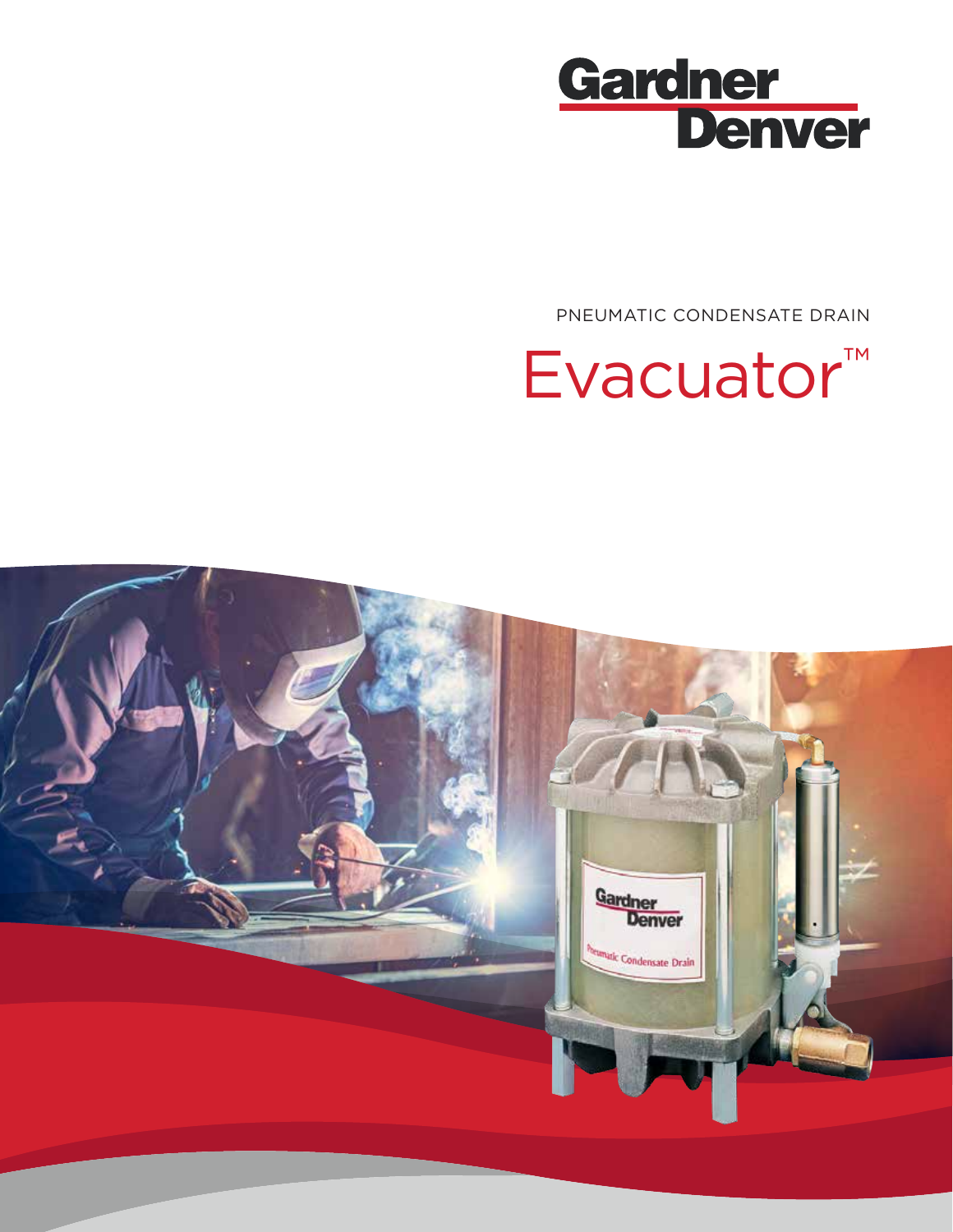### The "Automatic Solution" for Compressed Air Condensate Removal

Air compressors regularly produce water due to the compression process. Proper removal of this moisture, prior to entering the plant air system, is essential in preventing costly damage to dryers, air tools, gauges and other critical components. If you are experiencing any of the problems below with your current drains, the Evacuator™ is the solution for you!

### Does Your Current Drain...

- Require frequent adjustments to accommodate changing conditions?
- Waste expensive compressed air and is it too noisy?
- Fail due to fouled electrical or magnetic components?
- Require regular cleaning of clogged entry and exit ports?
- Regularly break down or require maintenance?

### **Check Them Off!**

### Reduce Your Frustration!

### **Let The Evacuator™ Solution Work For You.**

Discover how the automatic pneumatic activation, 52 oz. capacity, ⅝" ports, trunion-mounted actuator, shear-action ball valve, corrosion resistant material construction and self-cleaning design of the Evacuator™ all work together to eliminate your drain problems.

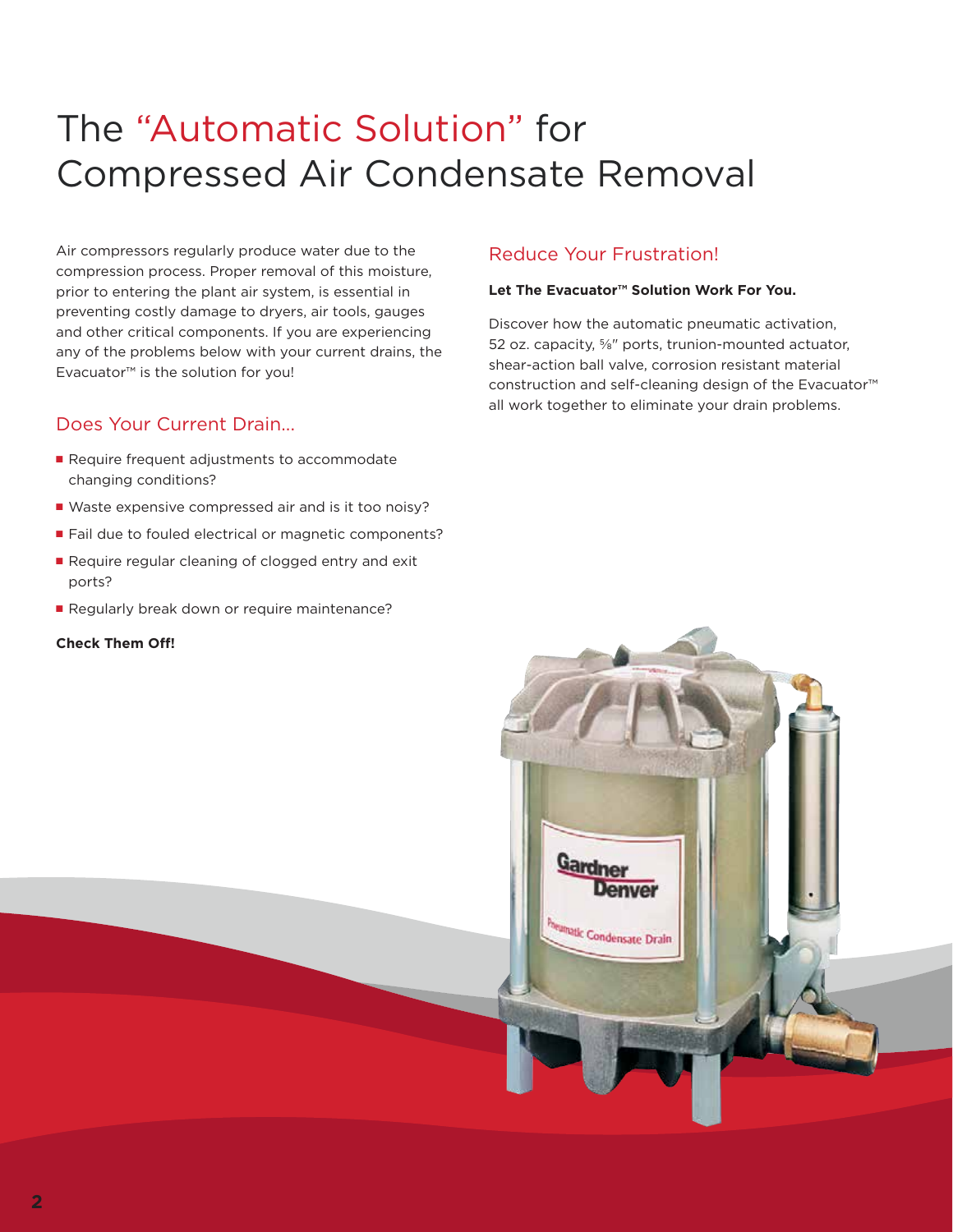### Evacuator™ Operating Diagram



#### **Specifications**

150 psi Evacuator Unit: Part Number 7003108

450 psi Evacuator Unit: Part Number 7003110

Weight: 13 lbs. Height: 10¼"

Width: 9⅝" Depth: 7½"

Voltage: Not required

Operating Pressure: 150 psi maximum/450 psi maximum

Operating Temperature: 34° F to 150° F

Capacity: 52 oz. static, 42 oz. discharge

Reservoir Material: Aluminum and composite

Ball Valve Port: ½" Stainless Steel ball stem, double viton "O" rings, nickel-plated brass body

Installation kit =  $\frac{1}{4}$ " nylon tubing (10') threaded fittings (2)

### **Optional Equipment**

Manual By-Pass Button Kit: Part Number 7001772

Float Alarm Kit: Part Number 7001770

Cycle Counter Kit: Part Number 7001771



- $(+)$  Full 3-Year Warranty Greatly exceeds standard one-year promises
- $(+)$  Pneumatic Actuation Permits installation anywhere without concerns for electrical safety issues
- $(+)$  Non-Magnetic Means no magnets to attract metallic trash and cause fouling
- $(+)$  Energy Efficient no wasted air to increase operating costs
- $(+)$  Automatic Operates on demand and does not require constant monitoring or adjustments
- $(+)$  52 oz. Static Capacity Meets the demands of almost any application and its capacity is 40% more than other models
- $(+)$  %" Ports Substantially minimizes clogging problems
- $+$  Self-Purging Gives trouble-free, maintenancefree performance
- $+$  Corrosion Resistant Construction Permits installation in most hostile environments
- $(+)$  Trunion-Mounted Actuator Reduces side pressure and wear, while increasing ball valve life
- $(+)$  Shear-Action Ball Valve Ensures durable performance

 $\left(\frac{1}{2}\right)$ 

### THE **EVACUATOR™ AUTOMATIC** JTION"

CONDENSATE REMOVAL FOR COMPRESSED AIR